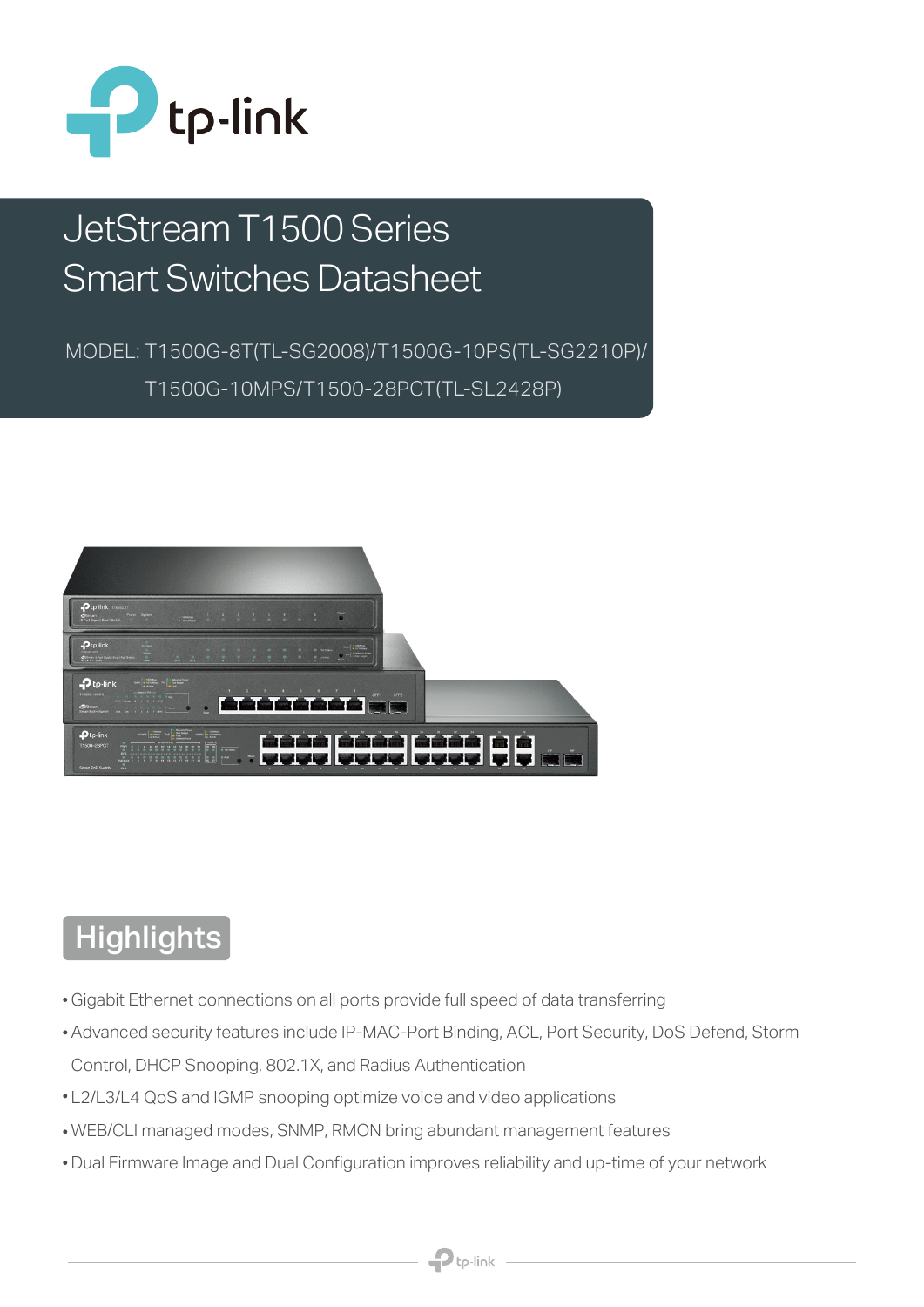## **Overview**

TP-Link's brand new JetStream T1500 series gigabit smart switches provide huge upgrade comparing with previous versions. New Web UI design features better operating experience. Integrated L2 features such as 802.1Q VLAN, QoS, IGMP Snooping provide cost-effective networking solutions for small and medium-sized businesses without sacrificing enhanced usability and strong performance.

### Abundant L2 Features

T1500 series smart switches supports a complete lineup of L2 features, including IGMP Snooping/ MLD Snooping, 802.1Q/ MAC/ Protocol VLAN, STP/RSTP/MSTP, Link Aggregation Group (LAG), Port Isolation, Port Mirroring, and CPU Mirroring. IGMP Snooping ensures the multicast stream be forwarded intelligently to the appropriate subscribers by the switch, while IGMP Throttling & Filtering restrict each subscriber on a certain level to prevent unauthorized multicast access.

#### Advanced QoS Features

To integrate voice, data and video service on one network, the switch applies rich QoS policies. Administrator can designate the priority of the traffic based on a variety of means including Port Priority, 802.1P Priority and DSCP Priority, to ensure that voice and video are always clear, smooth and jitter free. In conjunction with the Voice VLAN that the switches support, Voice Applications will perform better and smoother.

### IPv6 Support

T1500 series switches support comprehensive IPv6 features including IPv6 management, ACL, QoS and MLD Snooping, all of these features help to ensure a smooth migration to IPv6-based network without changing switches in the future.

## Enterprise Level Management Features

T1500 series switches supports multiple user-friendly standard management features such as intuitive web-based Graphical User Interface (GUI), industrially standard Command Line Interface (CLI) and SNMP (v1/2/3). These switches support RMON (Remote Network Monitoring), which enables the switch to be polled for valuable status information and send traps when encountering abnormal events. Also, this series of switches support Dual Image function, which makes there be less 'down-time' when switches are being upgraded/downgraded.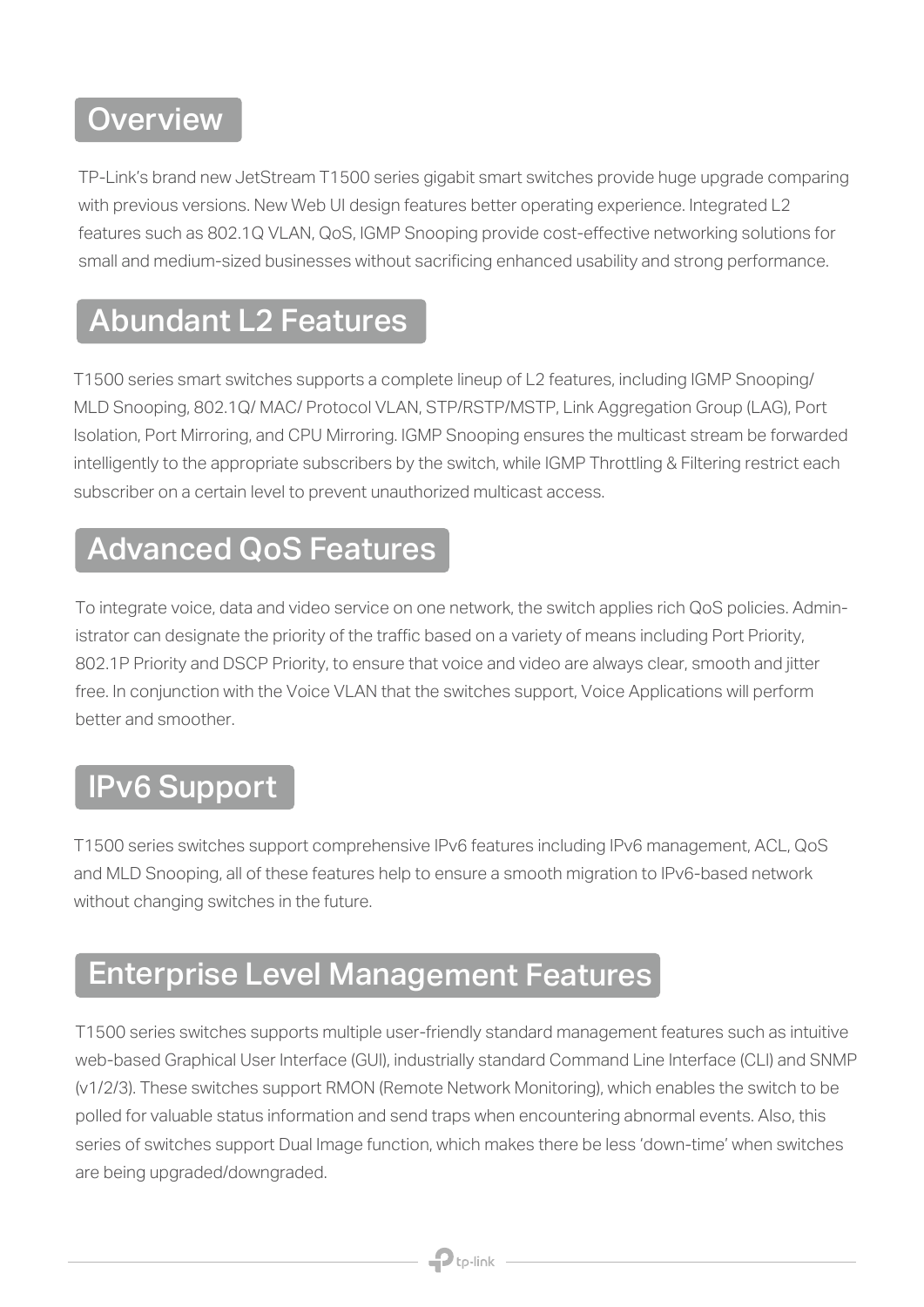# **Specifications**

| <b>Hardware Specifications &amp; Performance</b> |                             |                                                                                                                                                                                  |                                               |                                                 |                                                 |  |  |
|--------------------------------------------------|-----------------------------|----------------------------------------------------------------------------------------------------------------------------------------------------------------------------------|-----------------------------------------------|-------------------------------------------------|-------------------------------------------------|--|--|
| <b>Product Picture</b>                           |                             |                                                                                                                                                                                  |                                               | <b>CONTINUES</b>                                | 000000000000                                    |  |  |
| Model                                            |                             | T1500G-8T<br>(TL-SG2008)                                                                                                                                                         | T1500G-10PS<br>(TL-SG2210P)                   | T1500G-10MPS                                    | T1500-28PCT<br>(TL-SL2428P)                     |  |  |
| General                                          | Interfaces                  | 24 10/100Mbps RJ45 Ports,<br>8 10/100/1000Mbps<br>8 10/100/1000Mbps RJ45 Ports<br>410/100/1000Mbps RJ45 Ports,<br>2 Gigabit SFP Slots<br>RJ45 Ports<br>2 Combo Gigabit SFP Slots |                                               |                                                 |                                                 |  |  |
| PoE                                              | PoE Standard                |                                                                                                                                                                                  | 802.3af                                       | 802.3af/at                                      | 802.3af                                         |  |  |
|                                                  | PoE Ports                   |                                                                                                                                                                                  | 8, up to 15.4W                                | 8, up to 30W                                    | 24, up to 30W                                   |  |  |
|                                                  | PoE Power Budget            |                                                                                                                                                                                  | 53W                                           | 116W                                            | 192W                                            |  |  |
| Performance                                      | Switching<br>Capacity       | 16Gbps                                                                                                                                                                           | 20Gbps                                        |                                                 | 12.8Gbps                                        |  |  |
|                                                  | Packet<br>Forwarding Rate   | 11.84Mpps                                                                                                                                                                        | 14.88Mpps                                     |                                                 | 9.52Mpps                                        |  |  |
|                                                  | <b>MAC Address</b><br>Table | 8K                                                                                                                                                                               |                                               |                                                 |                                                 |  |  |
|                                                  | Packet Buffer               | 4.1Mbit                                                                                                                                                                          |                                               |                                                 |                                                 |  |  |
|                                                  | Jumbo Frame                 | 9KB                                                                                                                                                                              |                                               |                                                 |                                                 |  |  |
| Physical &                                       | Power Supply                | 100-240V AC, 50/60Hz                                                                                                                                                             |                                               |                                                 |                                                 |  |  |
|                                                  | Max Power<br>Consumption    | 5.75W (220V/50Hz)                                                                                                                                                                | 9.92W (220V/50Hz)<br>(no PD connected)        | 15.61W (220V/50Hz)<br>(no PD connected)         | 21.7W (220V/50Hz)<br>(no PD connected)          |  |  |
|                                                  |                             |                                                                                                                                                                                  | 64.89W (110V/60Hz)<br>(with 53W PD connected) | 139.52W (220V/50Hz)<br>(with 116W PD connected) | 229.73W (110V/60Hz)<br>(with 192W PD connected) |  |  |
|                                                  | Max Heat<br>Dissipation     | 19.62 BTU/h                                                                                                                                                                      | 33.85 BTU/h<br>(no PD connected)              | 53.26 BTU/h<br>(no PD connected)                | 74.04 BTU/h<br>(no PD connected)                |  |  |
|                                                  |                             |                                                                                                                                                                                  | 221.40 BTU/h<br>(with 53W PD connected)       | 476.04 BTU/h<br>(with 116W PD connected)        | 783.84 BTU/h<br>(with 192W PD connected)        |  |  |
|                                                  | <b>Dimensions</b>           | 209mm*126mm                                                                                                                                                                      | 209mm*126mm                                   | 294mm*180mm                                     | 440mm*180mm                                     |  |  |
|                                                  | $(W \times D \times H)$     | $*26mm$                                                                                                                                                                          | $*26mm$                                       | $*44$ mm                                        | $*44$ mm                                        |  |  |
| Environment                                      | Fan Quantity                | Fanless                                                                                                                                                                          | Fanless                                       | 1                                               | $\overline{2}$                                  |  |  |
|                                                  | Operating<br>Temperature    | 0°C to 40°C (32°F to 104°F)                                                                                                                                                      |                                               |                                                 |                                                 |  |  |
|                                                  | Storage<br>Temperature      | -40°C to 70°C (-40°F to 158°F)                                                                                                                                                   |                                               |                                                 |                                                 |  |  |
|                                                  | Operating<br>Humidity       | 10% to 90% RH, non-condensing                                                                                                                                                    |                                               |                                                 |                                                 |  |  |
|                                                  | Storage<br>Humidity         | 5% to 90% RH, non-condensing                                                                                                                                                     |                                               |                                                 |                                                 |  |  |
|                                                  | Certification               | CE, FCC                                                                                                                                                                          |                                               |                                                 |                                                 |  |  |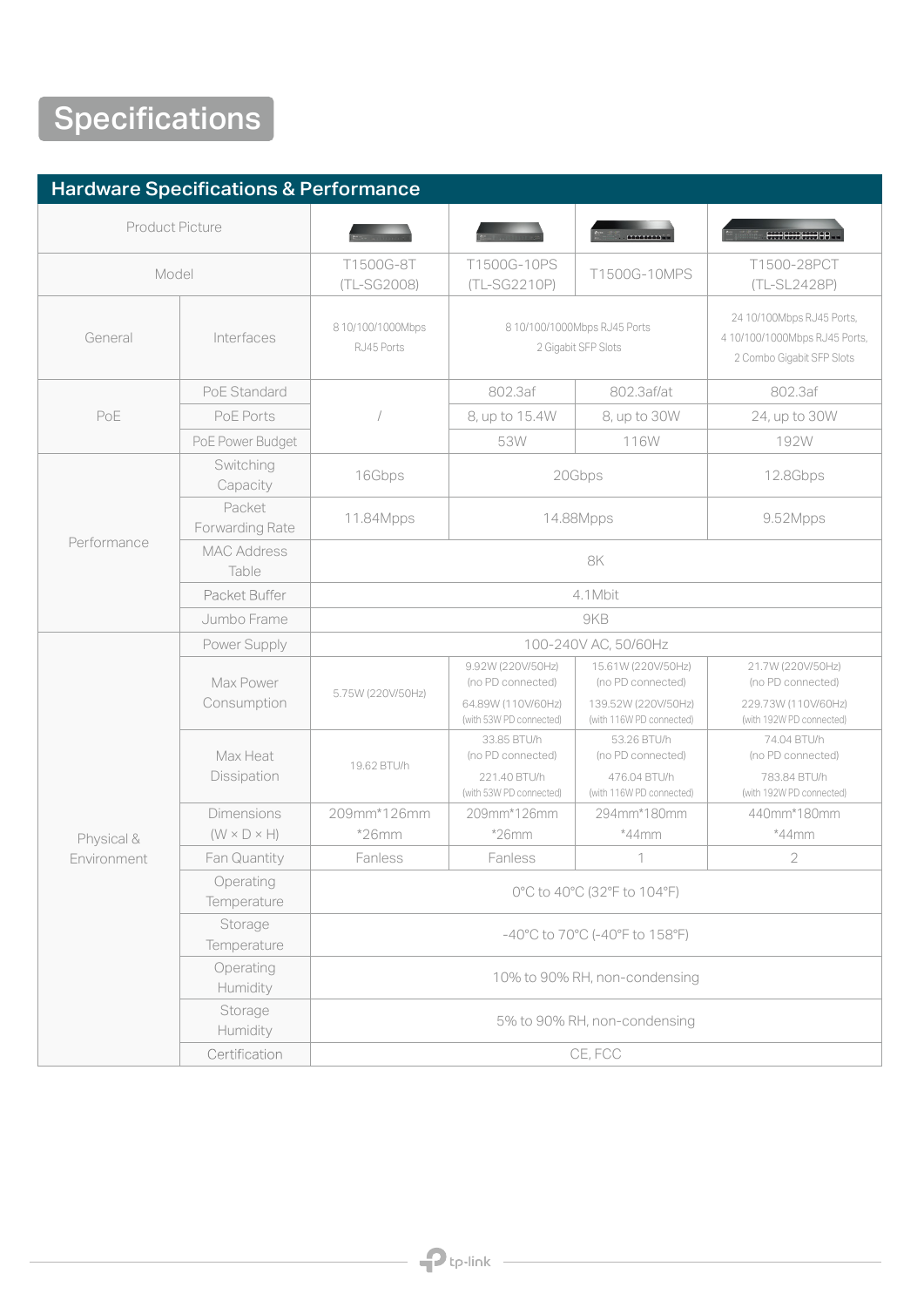| <b>Software Features</b> |                                                                                                                                                                                                                                                                                                                      |                                                                                                                                                                                                                                                                                                         |  |  |  |
|--------------------------|----------------------------------------------------------------------------------------------------------------------------------------------------------------------------------------------------------------------------------------------------------------------------------------------------------------------|---------------------------------------------------------------------------------------------------------------------------------------------------------------------------------------------------------------------------------------------------------------------------------------------------------|--|--|--|
| <b>L2 Features</b>       | · Link Aggregation<br>- Static link aggregation<br>- Up to 8 aggregation groups and up to 8 ports<br>per group<br>- 802.3ad LACP<br>• Spanning Tree Protocol<br>$-802.1D$ STP<br>-802.1w RSTP<br>-802.1s MSTP<br>- STP Security: Loop back detection, TC Protect,<br><b>BPDU Filter/Protect, Root Protect</b>        | • Loopback Detection<br>· Flow Control<br>- 802.3x Flow Control<br>· Mirroring<br>- Port Mirroring<br>- One-to-One<br>- Many-to-One<br>- Flow-Based<br>- Ingress/Egress/Both<br>- CPU Mirroring<br>· Device Link Detect Protocol (DLDP)                                                                 |  |  |  |
| L2 Multicast             | .512 IPv4, IPv6 shared multicast groups<br>· IGMP Snooping<br>- IGMP v1/v2/v3 Snooping<br>- Fast Leave<br>- IGMP Snooping Querier<br>- IGMP Authentication<br>- Static Group Config                                                                                                                                  | · MLD Snooping<br>- MLD v1/v2 Snooping<br>- Fast Leave<br>- MLD Snooping Querier<br>- Static Group Config<br>· Multicast VLAN Registration<br>· Multicast Filtering                                                                                                                                     |  |  |  |
| VLAN                     | · VLAN Group<br>- Max. 4K VLAN Groups<br>• 802.1Q tag VLAN<br>• MAC VLAN                                                                                                                                                                                                                                             | · Protocol VLAN<br>$\bullet$ GVRP<br>· Voice VLAN                                                                                                                                                                                                                                                       |  |  |  |
| QoS                      | • 802.1p CoS/DSCP priority<br>· 8 priority queues<br>· Priority Schedule Mode<br>- SP (Strict Priority)<br>- WRR (Weighted Round Robin)<br>· Queue Weight Config<br>· Bandwidth Control<br>- Port/Flow based Rating Limit<br>· Smoother Performance                                                                  | • Actions for flows<br>- Mirror (to supported interface)<br>- Redirect (to supported interface)<br>- Rate Limit<br>- QoS Remark<br>· Storm Control<br>- Multiple Control Modes (kbps/ratio/pps)<br>- Broadcast/Multicast/Unknown-Unicast Control                                                        |  |  |  |
| ACL                      | • Support up to 230 entries<br>• Time-Range<br>- Time Slice<br>- Week Time-Range<br>- Absolute Time-Range<br>- Holiday<br>· Time-based ACL<br>• MAC ACL<br>- Source MAC<br>- Destination MAC<br>- VLAN ID<br>- User Priority<br>- Ether Type<br>$\bullet$ IP ACL<br>- Source IP<br>- Destination IP<br>- IP Protocol | - TCP Flag<br>- TCP/UDP Source Port<br>- TCP/UDP Destination Port<br>- DSCP/IP TOS<br>$\bullet$ IPv6 ACL<br>• Combined ACL<br>· Rule Operation<br>- Permit/Deny<br>· Policy Action<br>- Mirror<br>- Rate Limit<br>- Redirect<br>- QoS Remark<br>• ACL Rules Binding<br>- Port Binding<br>- VLAN Binding |  |  |  |